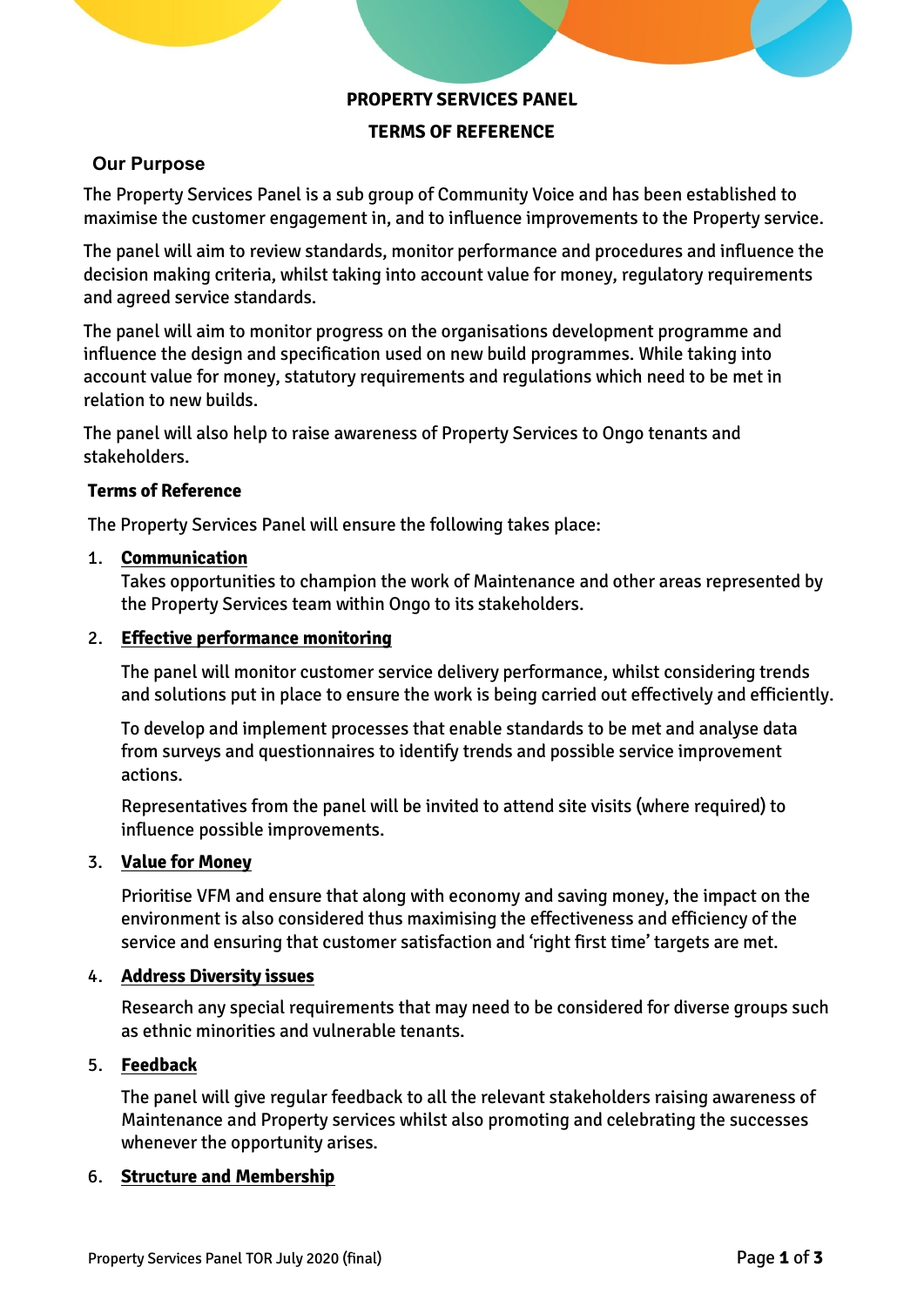As a minimum the panel will meet every 12 weeks and will be comprised of the following members:

- ✓ Head of Property
- $\checkmark$  Relevant Manager/s from maintenance team as required
- $\checkmark$  Relevant Manager/s from new developments as required
- $\checkmark$  Relevant Manager/s from projects & compliance as required
- ✓ Relevant Manager/s from Neighbourhood Services
- $\checkmark$  Customer Engagement representative
- $\checkmark$  Customer Service representative (additional member when available)
- $\checkmark$  Maximum of 8 Tenant Representatives

Focus groups may be put in place when specific issues arise that may require the expert opinion of members of the group. These groups could include all or part of the membership dependent on the subject matter. Tenant representatives will be asked to feedback from these groups at the main panel meetings.

The term of membership will be a rolling 12 months period from the date of this Terms of Reference and will be subject to an annual review.

If the panel were to reach their maximum number of Tenant Representatives and there is a waiting list of new tenants interested, the current members and length of time involved would need to be considered (to allow new members to join). This would be discussed with the panel to ensure there continues to be a diverse range of members are involved.

Individuals will be expected to show their commitment by attending and contributing at meetings regularly.

Any member who is absent for three consecutive meetings without an apology or a legitimate reason will be sent a letter from the Customer Engagement Manager to establish future intent.

A guest observer will be allowed to attend a meeting at their request and approved by the panel members.

# 7**. For each specific meeting:**

Members of the panel are invited to bring their own experiences of any recent experiences that they have had with the property services team, with the aim of learning from and making improvements to the process where required.

A member of staff from Property Services will be invited to share their experience of working for Ongo Homes.

The quorum for meetings will be a minimum of seven, of which four will be tenants.

# 8. **Management & Co-ordination of Meetings**

The Head of Property will act as Lead Officer to guide the direction and the work of the panel and to co-ordinate meeting cycles.

The Lead Officer will decide on the most appropriate method for holding meetings which will include a variety of, face to face (at a suitable venue) or virtual using Microsoft Teams. This will depend on the type of meeting and items to be discussed.